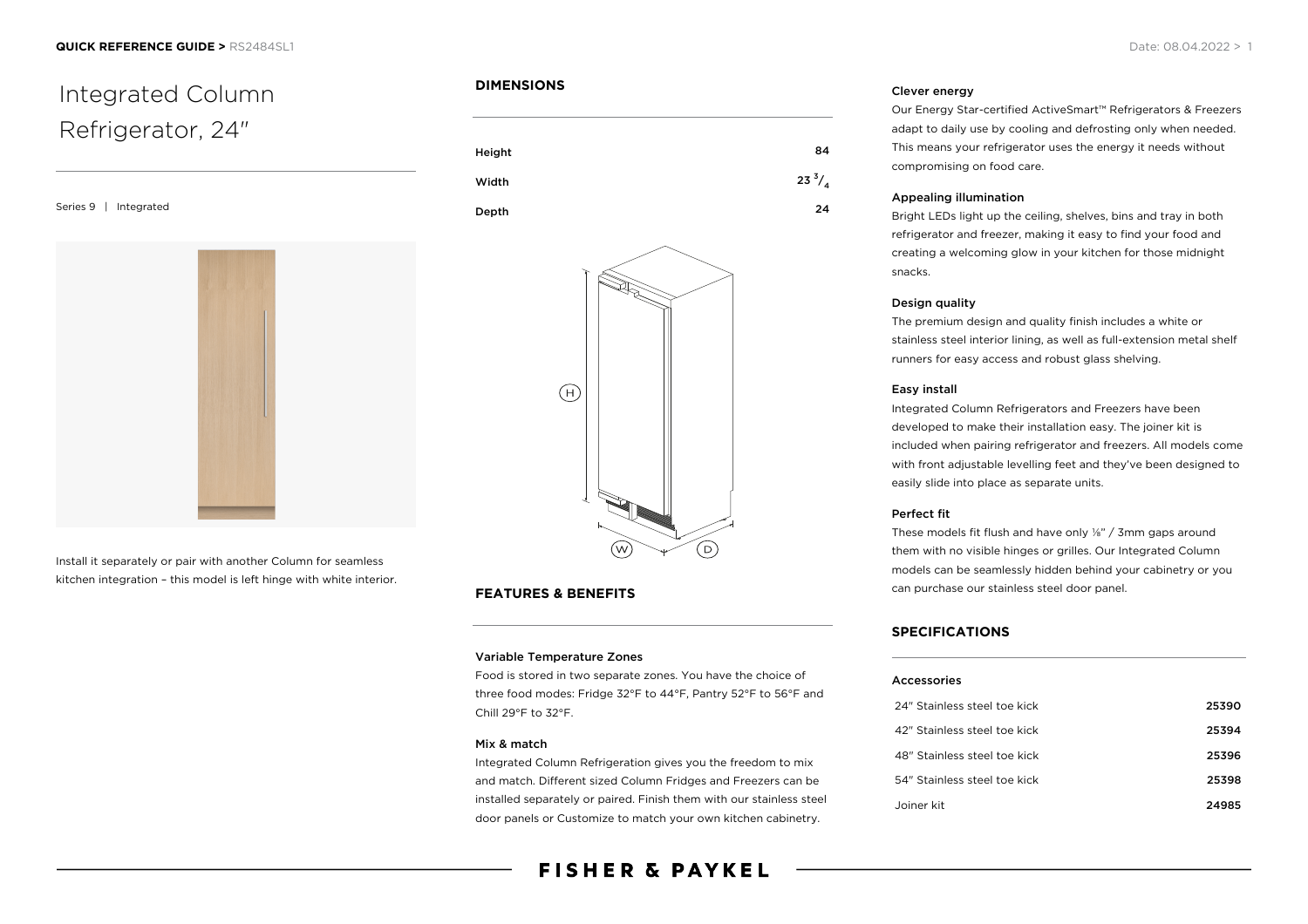#### **QUICK REFERENCE GUIDE >** RS2484SL1 Date: 08.04.2022 > 2

| Stainless steel door panel     | 24970                    |  |
|--------------------------------|--------------------------|--|
| Capacity                       |                          |  |
| Volume refrigerator            | 12.4 cu ft               |  |
| Consumption                    |                          |  |
| Energy usage                   | 232kWh/year              |  |
| <b>Features</b>                |                          |  |
| Adjustable door shelves        | 4                        |  |
| Adjustable glass cantilevered  |                          |  |
| Covered door shelves           |                          |  |
| Door alarm                     |                          |  |
| Gallon door shelves            | ı                        |  |
| LED bin lighting               |                          |  |
| LED ceiling lighting           |                          |  |
| LED side lighting              |                          |  |
| Soft-close fruit and vegetable |                          |  |
| Stackable bottle holders       | 4 x clip in 4 x flexible |  |
| <b>Freezer Features</b>        |                          |  |
| SmartTouch interface at        |                          |  |
| <b>Installation Dimensions</b> |                          |  |
| Minimum inside width of        | 24"                      |  |
| Minimum internal depth of      | 25"                      |  |
| Minimum internal height of     | 84″                      |  |

| ActiveSmart™ technology        |                       |
|--------------------------------|-----------------------|
| Adaptive defrost               |                       |
| Dual evaporator                |                       |
| Frost free                     |                       |
| Frost free freezer             |                       |
| Humidity control system        |                       |
| Inverter controlled compressor |                       |
| Sabbath mode                   |                       |
| Variable food modes            | Pantry; Fridge; Chill |
| <b>Power requirements</b>      |                       |
| Rated current                  | 10 A                  |
| Supply frequency               | 60Hz                  |
| Supply voltage                 | 115 V                 |
| <b>Product dimensions</b>      |                       |
| Depth                          | 24                    |
| Depth (less door)              | 24"                   |
| Height                         | 84                    |
| Width                          | $23^{3}/_{4}$         |
| <b>Product information</b>     |                       |
| Packaged weight                | 275lbs                |
| Unpackaged weight              | 258lbs                |
| Warranty                       |                       |
| Parts and labour               | 2 years               |
| Sealed system parts and labor  | additional 3 years    |

# SKU 24960

The product dimensions and specifications in this page apply to the specific product and model. Under our policy of continuous improvement, these dimensions and specifications may change at any time. You should therefore check with Fisher & Paykel's Customer Care Centre to ensure this page correctly describes the model currently available. ? Fisher & Paykel Appliances Ltd 2020

#### Performance

ActiveSmart™ Foodcare •